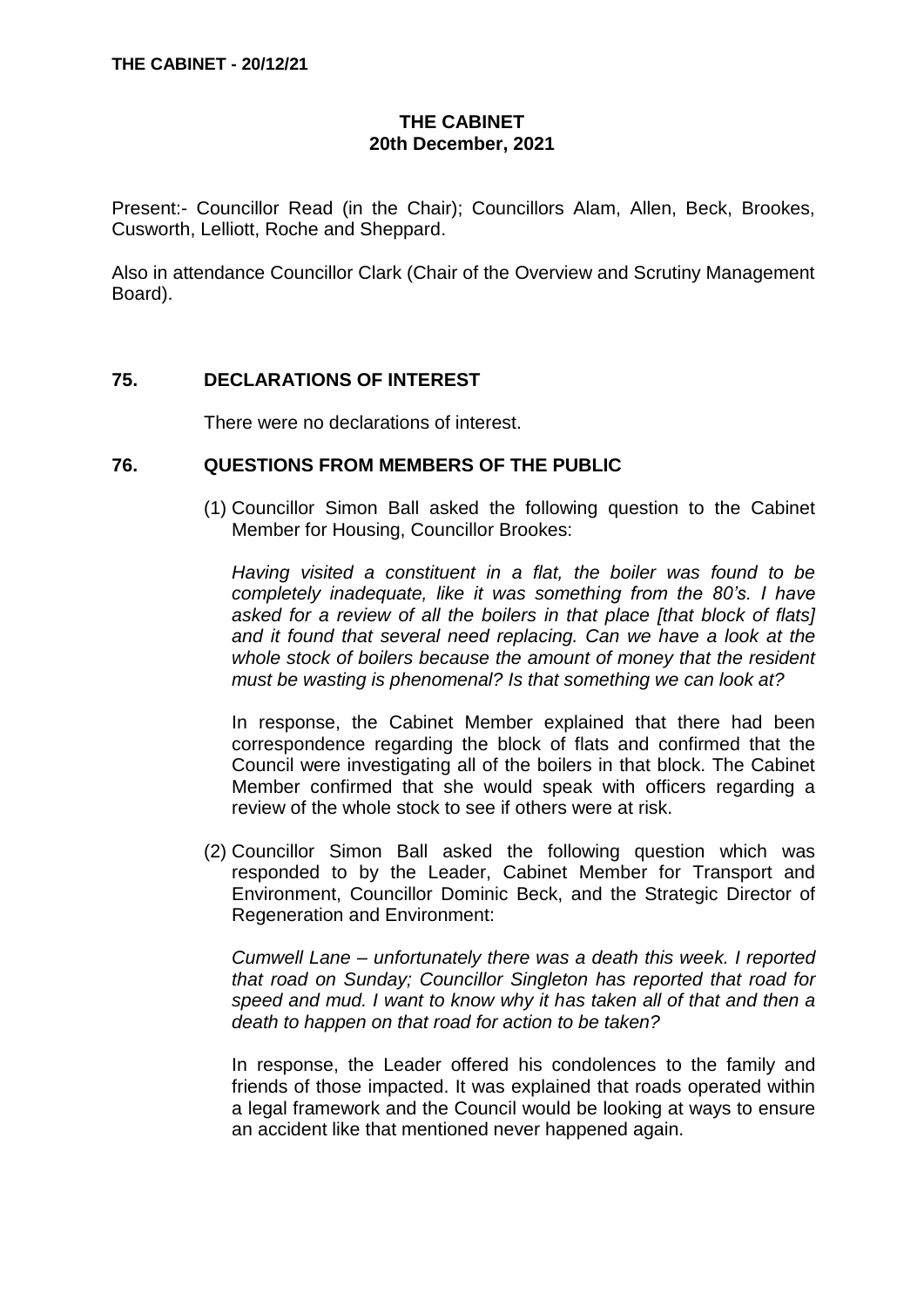The Cabinet Member for Transport and Environment also offered his condolences to the friends and family of the deceased and invited the Strategic Director of Regeneration and Environment to give an update on the current situation. Mr Woodcock explained that the Council was working with South Yorkshire Police and other partners on the investigation. There had been previous reports of speeding and road traffic concerns on that road as it was a long stretch of country road and that information would feed into the analysis on road safety measures and other potential mitigations should that be forthcoming. It was explained that this would not be a quick process but officers had been working over the weekend in relation to the particular incident mentioned.

The Leader invited Councillor Ball to ask a supplementary question and Councillor Ball explained that he believed the problems stemmed from the planning permission as Hellaby residents were not consulted despite them being majorly impacted by the development. Why were Hellaby residents not informed of the tip opening? Councillor Ball also expressed concerns about a large warehouse opening at the end of the lane which would create 1,500 jobs. The concern was that Cumwell Lane could not accommodate that number of vehicles and following the recent incident on the road, it needed looking at.

The Leader explained that Councillor Beck and officers would provide a written response regarding the concerns raised.

# **77. MINUTES OF THE PREVIOUS MEETING**

#### **Resolved:**

That the minutes of the previous meeting of the Cabinet held on 22nd November, 2021, be approved as a true and correct record of the proceedings.

## **78. EXCLUSION OF THE PRESS AND PUBLIC**

The Chair advised that Appendices 3 and 4 to Minute No. 80 and Appendix 2 to Minute No. 84 were exempt by virtue of Paragraph 3 of Part 1 of Schedule 12A of the Local Government Act 1972. However, none of the appendices were discussed during the meeting and as such, the meeting remained open to the press and public throughout.

## **79. PROPOSALS FOR THE REACH SERVICE**

Consideration was given to the report which sought approval to commence a 90 day consultation exercise to establish the views and needs of users of the REACH day service, their families, and carers and younger people preparing for adulthood, regarding the new service offer.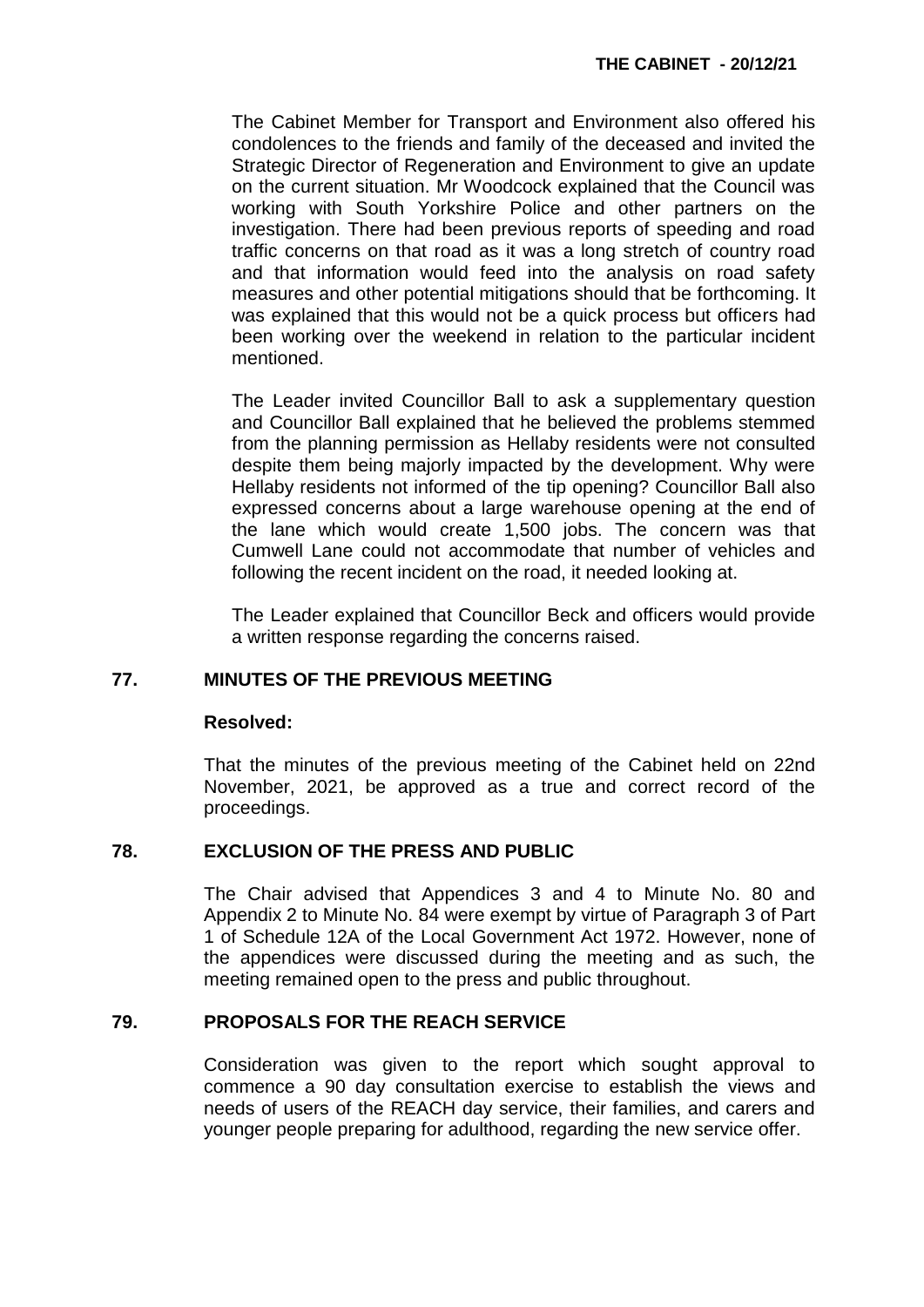As part of the Learning Disability Transformation Programme that had been agreed by Cabinet in May 2018, the Council had agreed to continue to provide a Complex Needs Day Service offer and this was currently delivered by the REACH service at the Elliott Centre in Rotherham Town Centre and Maple Avenue at Maltby.

The proposal being consulted on was to replace the two existing premises that the REACH day service used with modern, accessible and fit for purpose facilities. The facility at the Elliott Centre was leased from NHS Property Services and the wider site in which it was situated was being redeveloped. This meant the daily operation of the Service was a challenge, particularly in relation to maintaining a safe environment. The facility at Maple Avenue was an old children's home that did not meet modern accessibility standards.

Appendix 1 to the report provided more detail on the current arrangements and the risks associated with those arrangements.

Capital funding of £2.1m had already been secured and as such, the recommendation only related to the consultation. The people directly affected by the potential changes were to be engaged with throughout the consultation process and a final report would be brought back to Cabinet in September 2022 setting out the proposals.

#### **Resolved:**

- 1. That Cabinet approve a 90 day consultation exercise to establish the views and needs of users of the REACH day service, their families, and carers and younger people preparing for adulthood, regarding the new Service offer; and
- 2. That a further report detailing an options appraisal, with recommendations for Cabinet approval on the location, building design; capital spend; delivery plan and service offer be brought back to the Cabinet meeting in September 2022.

### **80. THE LOCATION OF PARKHILL LODGE RESIDENTIAL SERVICE - OUTCOME OF CONSULTATION AND SUBSEQUENT RECOMMENDATIONS**

In August 2021 Cabinet agreed for a formal consultation to be carried out concerning the temporary location of the Parkhill Lodge Residential Care Service. Parkhill Lodge was a 22-bed residential care home for adults with learning disabilities located in Maltby. It was originally built as a hostel in the 1970's to provide temporary accommodation. There were currently 16 residents.

During October 2020 there was a significant COVID-19 outbreak at the Lodge rendering the Service unsafe. The decision was taken to move the residents to an empty pavilion at Lord Hardy Court in order to prevent the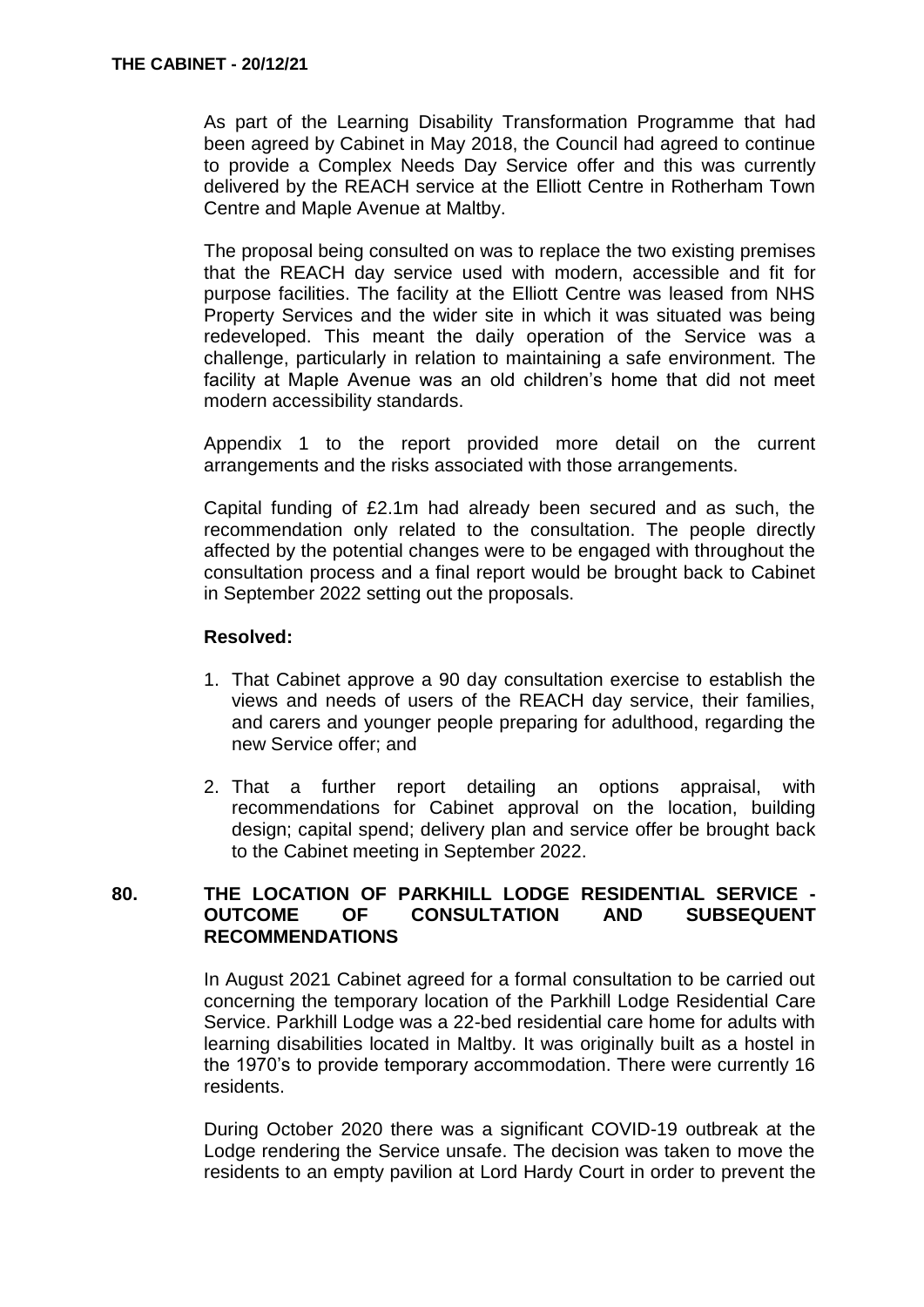spread of infection. The Service continued to be supported by the same staff. The initial stay was due to end in December 2020, however, the continuing pandemic meant that a decision was taken to extend the stay.

The decision was then taken to review the decision for residents of Parkhill Lodge to temporarily reside at Lord Hardy Court with the option of a permanent move being proposed. The positives and negatives for each site were set out in the report to Cabinet in August, 2021.

The consultation ran from August, 2021 to October, 2021 and the Council commissioned the services of Cloverleaf, an advocacy organisation, to ensure that residents had a voice that was independent from the Local Authority.

A summary of the outcomes of the consultation was provided in paragraphs 2.5 and 2.6 of the report. Paragraph 2.9 of the report explained the difficulties that COVID-19 had caused at Parkhill Lodge and why it was not deemed suitable. The Cabinet Member explained that if the decision was taken to return to Parkhill Lodge, that decision would not be able to be actioned for a further 12 months to allow for the completion of all necessary upgrades that were required to get the facility up to the required standard. Further, the spread of the Omicron variant of the Coronavirus meant it was not possible to return to Parkhill Lodge in the foreseeable future.

It was acknowledged that this was a difficult situation for some residents and a huge change for those that had lived at Parkhill Lodge for a number of years. However, the Council could not move residents back to a building that was not safe.

The exempt appendices provided Cabinet with information on infection prevention and control at Parkhill Lodge along with details of a health and safety inspection.

It was noted at the meeting that the report had originally been published with the fourth recommendation stating that a consultation would commence in May 2021; this had since been corrected to May 2022.

## **Resolved:**

- 1. That Cabinet note the views of residents and their families expressed in the consultation and the responses provided by officers to ensure residents' care and support needs are met in Lord Hardy Court;
- 2. That Cabinet approve the Parkhill Lodge residential service being provided from Lord Hardy Court on an interim basis;
- 3. That Cabinet approve the proposal to close the Parkhill Lodge building;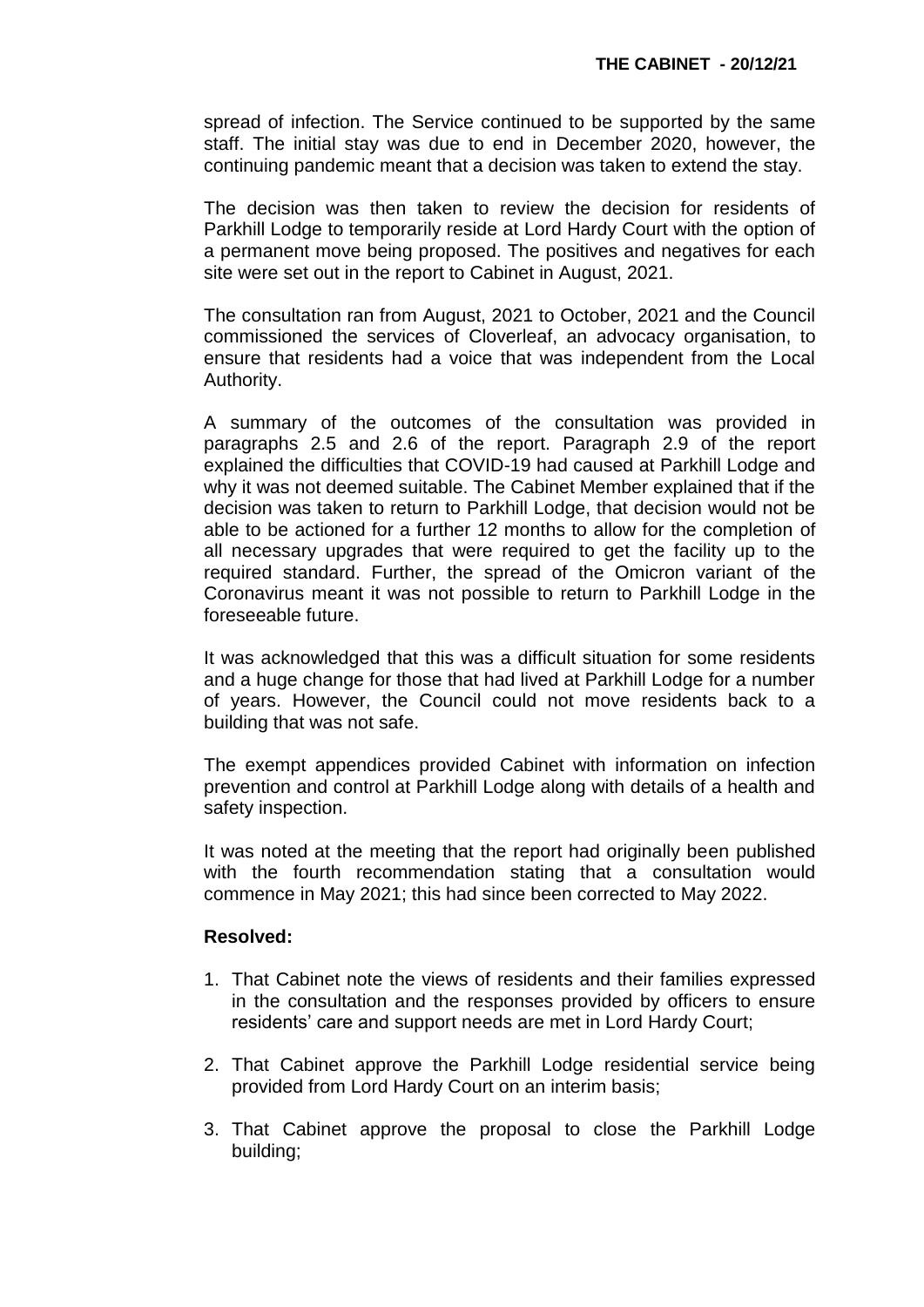4. That Cabinet agree to a consultation from May 2022 on options for new Council accommodation with support from people with Autism and learning disabilities and that the investment proposals return to Cabinet in November 2022 following the conclusion on the consultation.

## **81. MEDIUM TERM FINANCIAL STRATEGY**

Consideration was given to the report which, following the release of the Government's Spending Review 2021, set out in detail the review and update of the Council's Medium Term Financial Strategy to 2025/26. The MTFS would be revised further in advance of the Council Budget setting meeting in March 2022 to take account of the Local Government Finance Settlement for 2022/23 when issued, along with budget policy proposals on levels of Council Tax and fees and charges and any budget investment.

The MTFS review, alongside the latest Financial Monitoring 2021/22 report which was presented to Cabinet in November 2021, envisaged a balanced financial outturn position being achieved for 2021/22. It also made recommendations on reserving funds and savings from 2021/22 in order to support the budget over the medium term.

The MTFS forecasts identified that a balanced budget for 2022/23 could be set with a small funding gap for the following two years. That position would be subject to review when the Finance Settlement for 2022/23 was received.

It was noted at the meeting that the provisional settlement announcement that had been made in the week prior to the Cabinet meeting did not significantly alter the financial position of the Council. More funding than expected had been announced in relation to the New Homes Bonus but this would be offset by the higher than expected rise in inflation. The announcement in relation to the Public Health Settlement was still pending. It was confirmed that everything would be reviewed as part of the budget setting process.

It was also reported that the Council's collection rates for Council Tax and business rates were ranked fifth and second out of all Metropolitan Councils in 2021/22.

It was recommended that Cabinet agree to carry forward any remaining budget for 2021/22 revenue budget investment into 2022/23 to allow for the completion of those investments with the full twelve months of funding.

Rotherham MBC had been invited to work with the Department for Education as part of the Safety Valve Intervention Programme which provided support to local authorities with large DSG deficits. The aim of the work was to achieve a mutually agreeable solution to eliminating the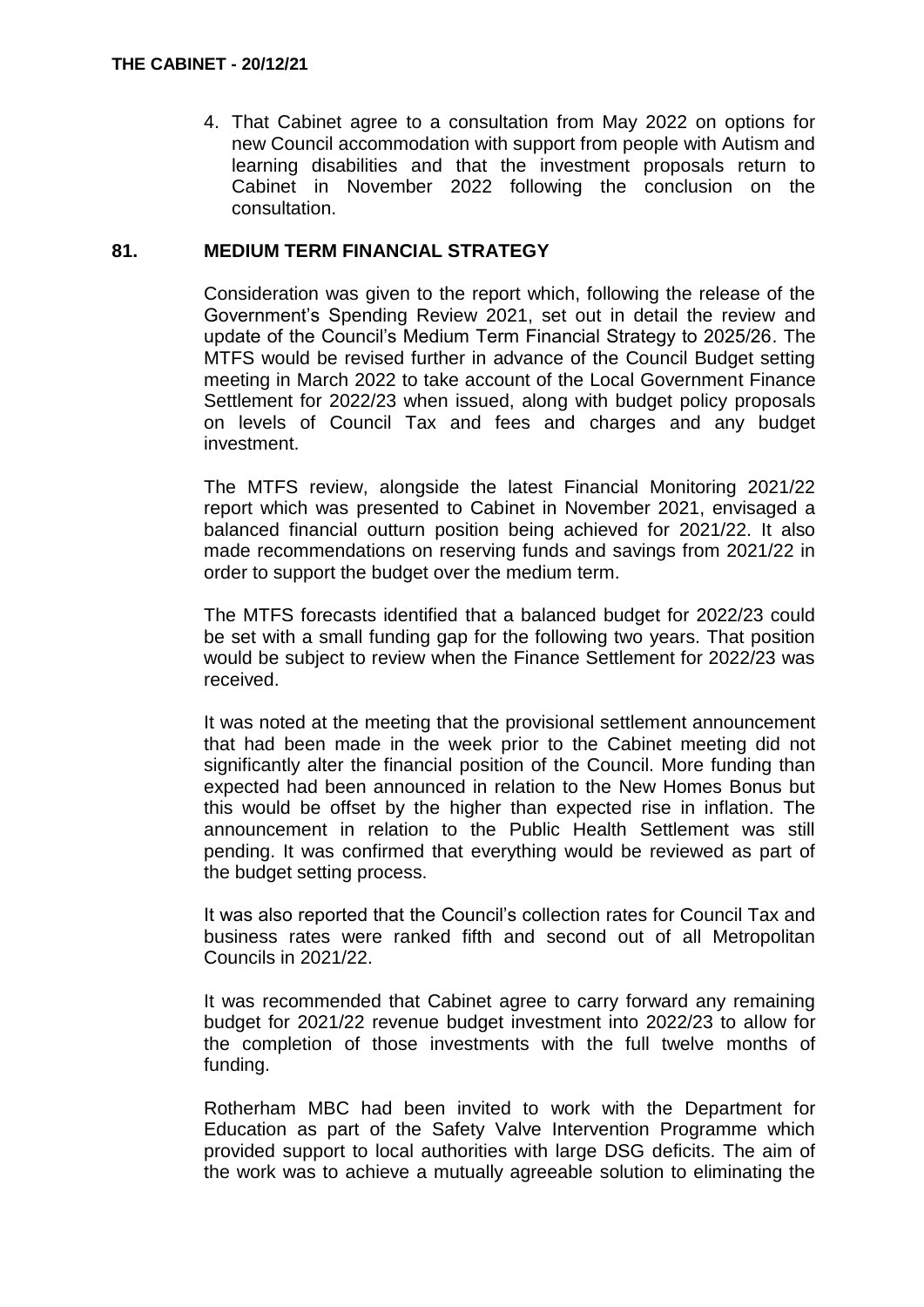Council's DSG deficit and to secure a more sustainable DSG position going forward. A proposal had to be submitted to the DfE by 7th December, 2022, however, an agreement with the DfE would need to be signed in early 2022 so that any additional grant payments could be made by Government in March 2022. The authority to complete the agreement would be delegated to the Strategic Director of Children and Young People's Services in consultation with the Cabinet Member, Chief Executive and Strategic Director of Finance and Customer Services.

The Leader noted the difficulty in financial forecasting due to the uncertainty caused by the COVID-19 pandemic.

This report had been selected for pre-decision scrutiny by the Overview and Scrutiny Management Board held on 15 December 2021. All of the recommendations were fully supported.

#### **Resolved:**

- 1. That the MTFS update is noted;
- 2. That the proposals to reserve funding and savings from 2021/22 to support the budget across the medium term are supported;
- 3. That finalisation of the Budget for 2022/23 and the MTFS to 2025/26 maintains the approved Budget Strategy;
- 4. That it is agreed that any remaining budget for 2021/22 revenue budget investments into 2022/23 to allow for those investment to be completed is carried forward;
- 5. That the delegated officer decision on the use off CCG funds as set out in paragraphs 2.37 and 2.39 on the report are noted; and
- 6. That the authority to complete an agreement with the DfE within the DSG Safety Valve Intervention Programme is delegated to the Strategic Director – Children & Young People's Services, in consultation with the Cabinet Member, the Chief Executive and the Strategic Director – Finance and Customer Services.

#### **82. HRA BUSINESS PLAN 2022-23**

Consideration was given to the report which provided a detailed overview of the current position of the Housing Revenue Account (HRA) and the reason for any changes to the Business Plan. The HRA recorded all expenditure and income relating to the provision of Council housing and related services, and the Council was required to produce a HRA Business Plan setting out its investment priorities over a 30 year period.

It was reported that by the end of March 2022, 194 new Council homes would have been built since the start of the Housing Growth Programme.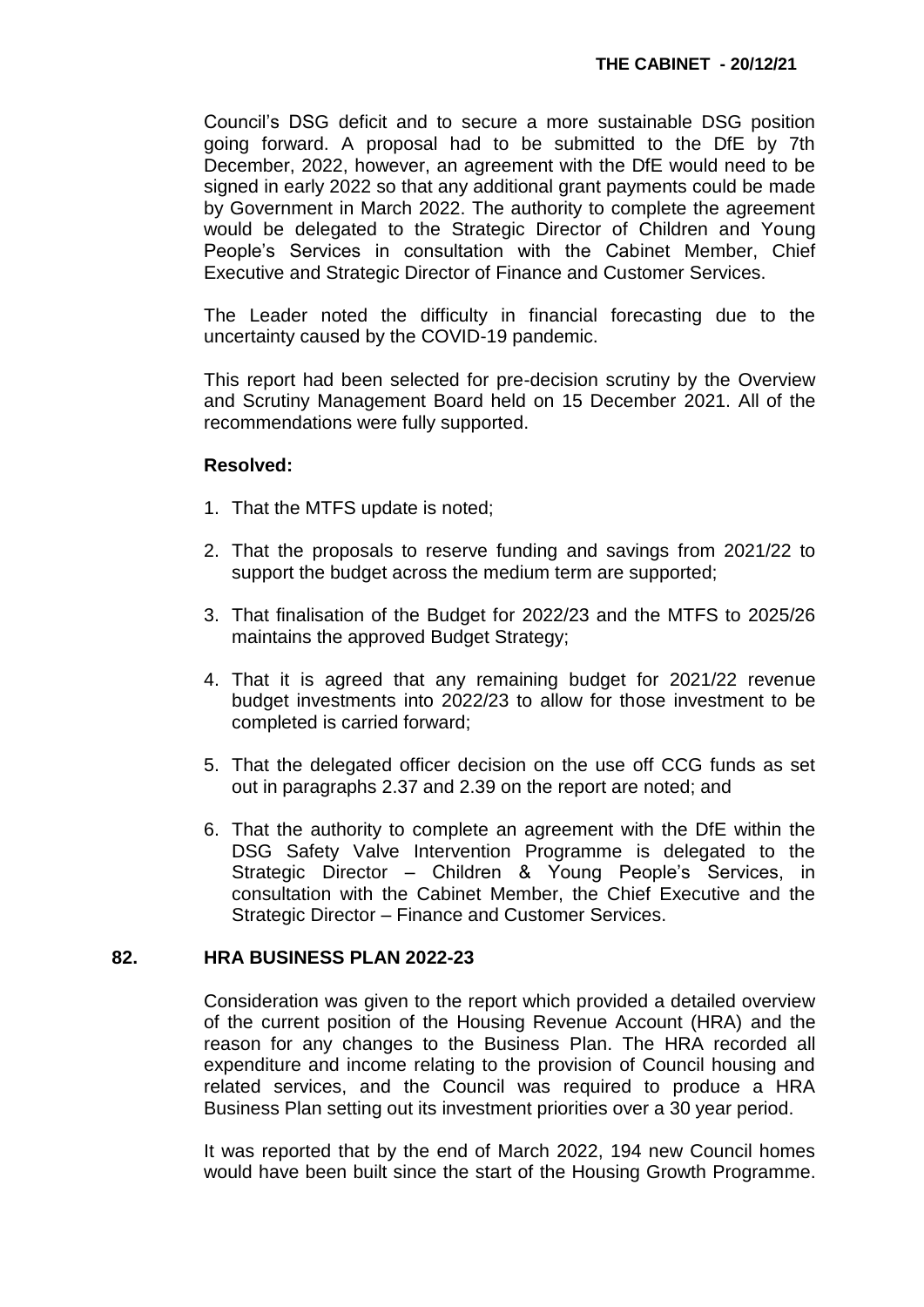A further £92.3m would be invested to deliver the Council's ambition to create 1,000 homes between 2018 and 2025-26. It was also reported that over the short to medium term forecast, the Business Plan was operating at or around the minimum balance. However, over the longer term, there was a significant squeeze on resources due to inflationary pressures even before the costs of achieving net zero carbon were factored in.

Paragraph 2.2 of the report outlined the focus on the HRA Business Plan which included objectives such as supporting new affordable housing, supporting tenants to maximise income, tackling fuel poverty and achieving and maintain the decent homes standards.

Since the last update of the HRA Business Plan there had been significant policy changes, specifically relating to the Council's commitment to become net zero carbon by 2030. This created a significant financial challenge for the Plan. The overall position remained challenging, particularly given the inflationary pressures evident in costs for delivery of the Housing Growth Programme and more generally the cost base of the HRA. As a consequence, it was deemed necessary to increase rents by 4.1%, in line with the Government's Rent Standard. It was noted that the increase would not impact the most financially vulnerable tenants.

The preferred option for the HRA Business Plan Base Case was outlined in the report as Option 1 and would result in the HRA having an operational surplus of £34m and provide support to the housing growth agenda and the Council's General Fund position.

This report had been selected for pre-decision scrutiny by the Overview and Scrutiny Management Board held on 15th December, 2021. All of the recommendations were fully supported.

#### **Resolved:**

That Cabinet recommend to Council that:

- 1. The proposed 2022-23 Base Case Option 1 for the HRA Business Plan be approved; and
- 2. The Plan be reviewed annually to provide an updated financial position.

### **83. HOUSING REVENUE ACCOUNT RENTS AND SERVICE CHARGES 2022-23**

Consideration was given to the report which sought approval for the proposed values of the housing rents, non-dwelling rents, District Heating and service charges and the draft Housing Revenue Account Budget for 2022/23. The proposed charges were attached to the report at Appendix 1 and the proposed budget at Appendix 2.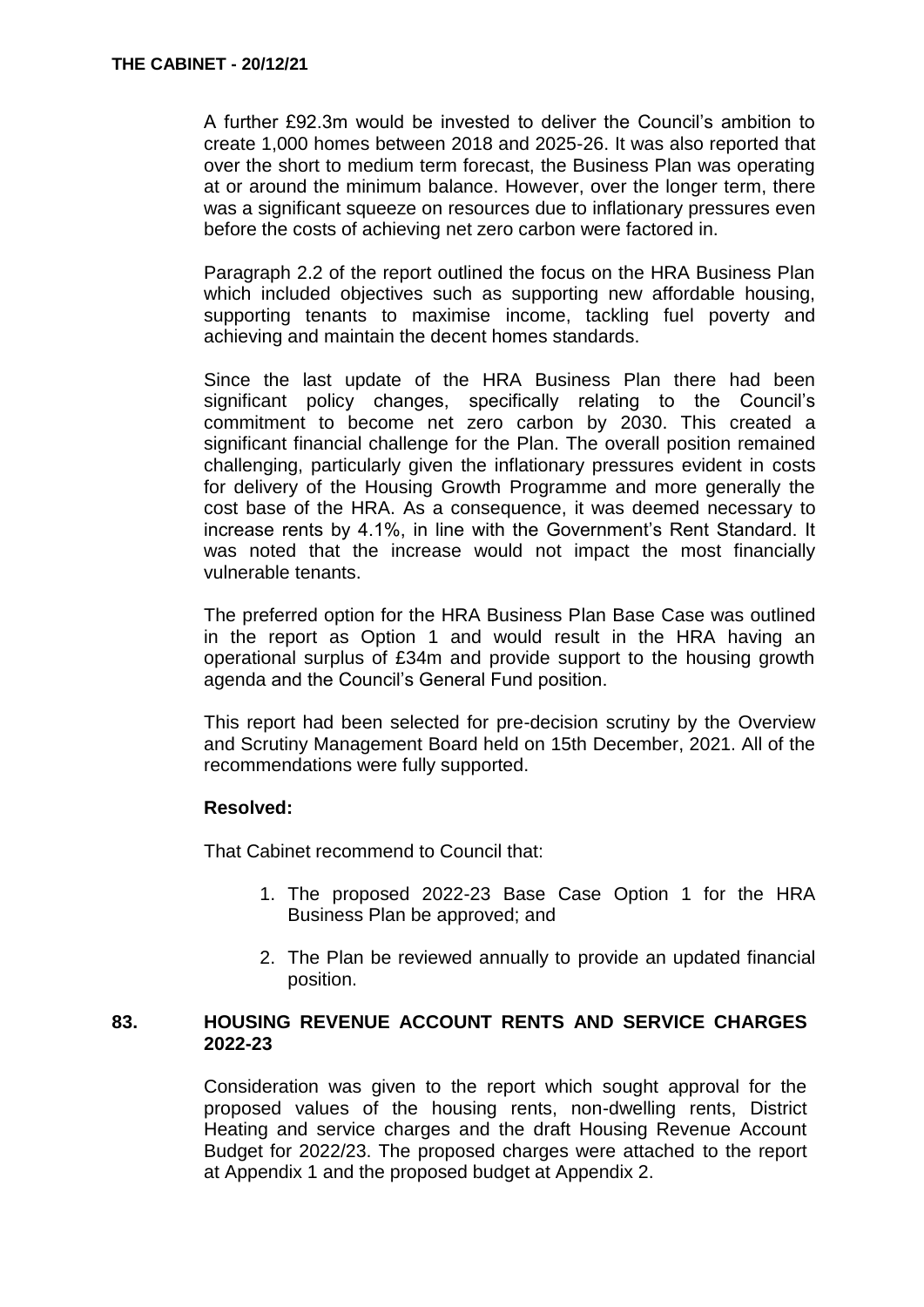The average rent in 2021/22 was £75.45 when aggregated over 52 weeks. The 2022/23 average weekly rent based on the Government policy of CPI (3.1% as at September 2021) plus 1% would be £78.54 totalling in an average increase of £3.09 per week. Rent increases in respect of shared ownership properties were subject to a different formula of RPI (4.9% as at September 2021) plus 0.5%. 51 shared ownership properties would be affected with rents increasing by £2.29 per week on average, from £42.41 to £44.70.

It was also proposed that there be a 2% increase in charges for garages and parking spaces, communal facilities, cooking gas and use of laundry facilities. This was in line with the Council's policy on fees and charges.

Due to the current energy crisis and subsequent rise in gas prices, it was proposed that the charging model for District Heating, which had been agreed by Full Council in December 2017, be revised to allow for a planned deficit should energy price increases exceed scheme income. This would allow the Council to shield the most financially vulnerable residents from significant increases.

The Cabinet Member for Housing explained how the increase in rents and charges was necessary to fund the Council's ongoing Housing Growth Programme and maintain properties to the Decent Homes Standard.

This report had been selected for pre-decision scrutiny by the Overview and Scrutiny Management Board held on 15th December, 2021. All of the recommendations were fully supported.

#### **Resolved:**

That Cabinet note the report and recommend to Council that:

- 1. Dwelling rents are increased by 4.1% in 2022/23 (Option 1) in line with the Government policy on rents for social housing which allows rents to increase by Consumer Price Index (CPI) (3.1% as at September 2021) plus 1%;
- 2. Shared ownership rents are increased by 5.4% in 2022/23 (Option 1) in line with the Government policy on rents for social housing which allows rents to increase by Retail Price Index (RPI) (4.9% as at September 2021) plus 0.5%;
- 3. There is a 2% increase in charges for garages and parking spaces, communal facilities, cooking gas and use of laundry facilities, in line with the Council's policy on fees and charges;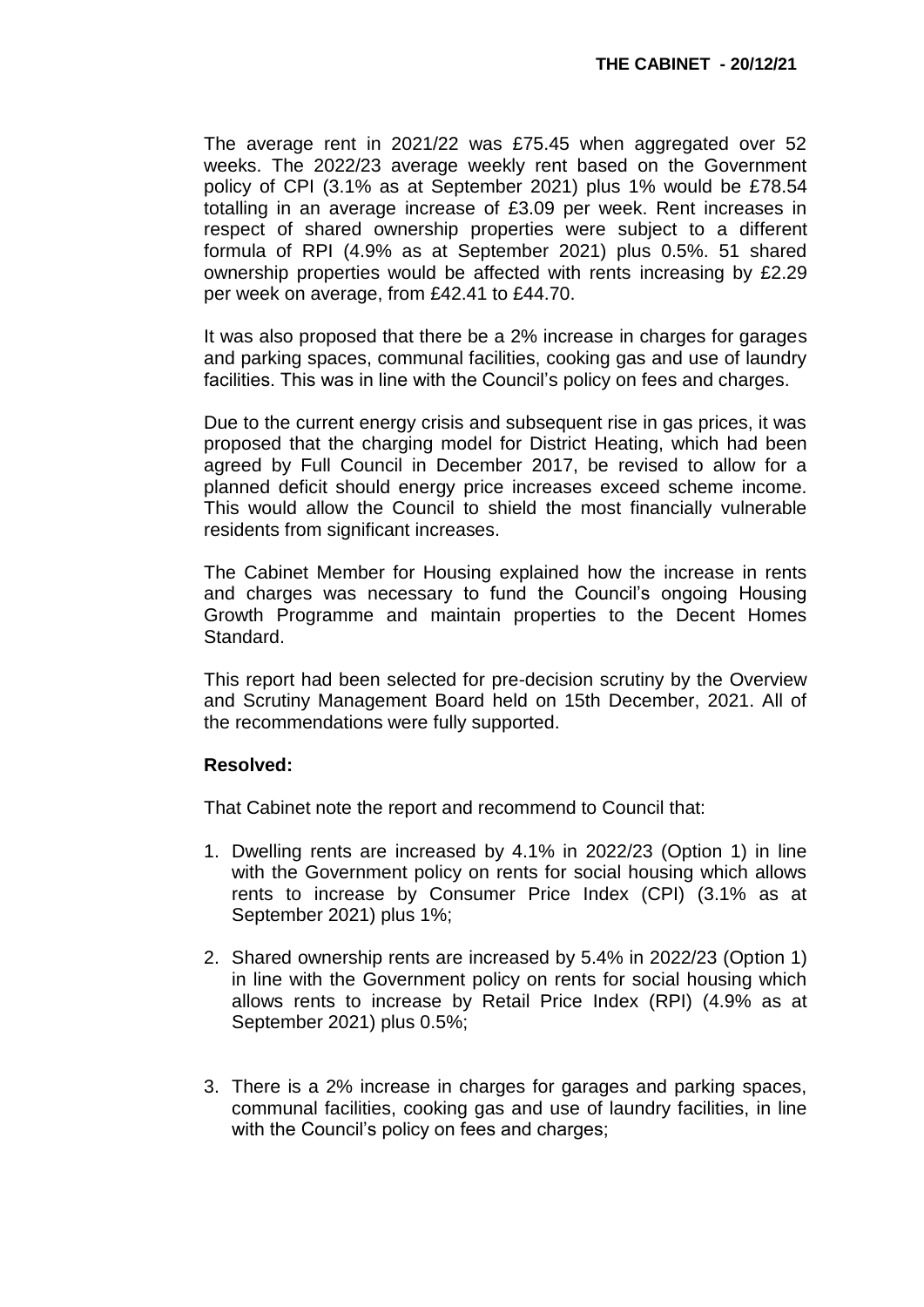- 4. The charging model for District Heating (as agreed by Full Council in December 2017) is revised to allow for a planned deficit should energy price increases exceed scheme income;
- 5. The unit charge per KWH and weekly prepayment charges for District Heating Schemes be increased by 15% in 2022/23 (Option 1) to limit the impact of anticipated market increases in the prices of energy and fuel costs; and
- 6. That the draft Housing Revenue Account Budget 2022/23, attached at Appendix 2, be agreed.

### **84. WESTGATE CHAMBERS REDEVELOPMENT - REMOVAL OF THE DEVELOPER OVERAGE PROVISIONS**

Consideration was given to the report which sought approval for the removal of the developer overage provisions on the Westgate Chambers redevelopment. Westgate Chambers was a key redevelopment site in the Town Centre and was previously under the ownership of the Council. It was sold to the current developer in 2016 for a reduced value as there were serious viability issues in delivering any scheme on site and the Council wanted to support wider regeneration in the area.

Included in the sale was a number of overage provisions to provide extra security to the Council in the event that there was a significant upturn in the market and scheme viability was no longer an issue. However, the developer was having difficulties securing further funding against the partcompleted scheme as no lending institutions were prepared to release any funds against schemes where overage provisions were in place.

The developer had approached the Council and asked if they would consider the removal of the overage provisions to allow for funding to be secured and the full redevelopment of the site to be completed.

All relevant financial information had been made available to the Cabinet in Appendix 2 and a site plan was attached at Appendix 1.

## **Resolved:**

- 1. That Cabinet approve the removal of the developer overage provisions that were included in the original site transfer of the Westgate Chambers redevelopment site.
- 2. That the Strategic Director (Regeneration and Environment) be authorised to instruct Legal Services to formally remove the restrictions from the title documentation and the transfer for sale.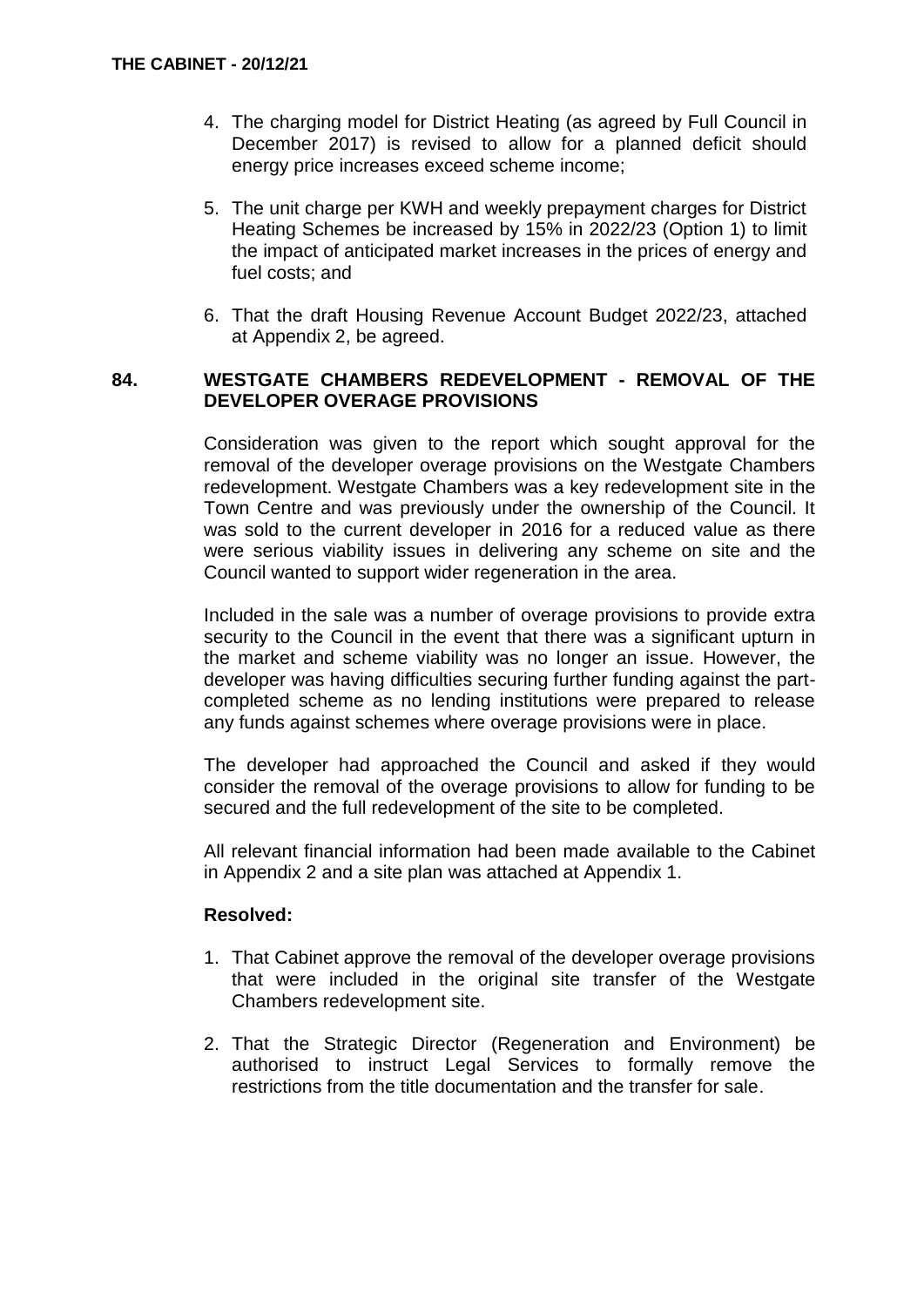### **85. COUNCIL PLAN 2022-2025 AND YEAR AHEAD DELIVERY PLAN**

Consideration was given to the report which explained that a new Council Plan had been developed for 2022-25. The Plan was attached at Appendix 1, and the Year Ahead Delivery Plan 2022 was attached at Appendix 2 to the report.

The Council had adopted the Year Ahead Plan in September 2020 as the Council Plan for operating within the COVID-19 pandemic. The plan had been extended in March 2021 and finished at the end of November 2021.

The Council Plan 2022-25 had been developed following a public consultation and was a key document outlining the Council's vision for the Borough and the priorities for serving residents and communities. The consultation had included online and postal surveys, focus groups and engagement at the Rotherham Show. Appendix 3 detailed the key findings of the consultation. Engagement also took place with key stakeholders, Cabinet Members and the Overview and Scrutiny Management Board. There was also an engagement session available for all Elected Members.

This engagement led to the Plan being framed around five themes:

- Every neighbourhood thriving
- People are safe, healthy and live well
- Every child able to fulfil their potential
- Expanding economic opportunity
- A cleaner, greener local environment

There were 26 outcomes and 47 commitments include in the Plan. In order to work towards the Council Plan outcomes and achieve the commitments, a Year Ahead Delivery Plan had been developed which set out the key activities to be delivered from January 2022 to March 2023. This included 91 priority actions/milestones.

It was proposed that the first Council Plan progress report, covering the period January 2022 to March 2022, be reported to Cabinet in June 2022.

This report had been selected for pre-decision scrutiny by the Overview and Scrutiny Management Board held on 15th December, 2021. All of the recommendations were fully supported. Further, OSMB requested that they continue to monitor performance against the objectives contained in the new Council Plan by receiving the quarterly performance reports produced for Cabinet as part of their pre-decision scrutiny role.